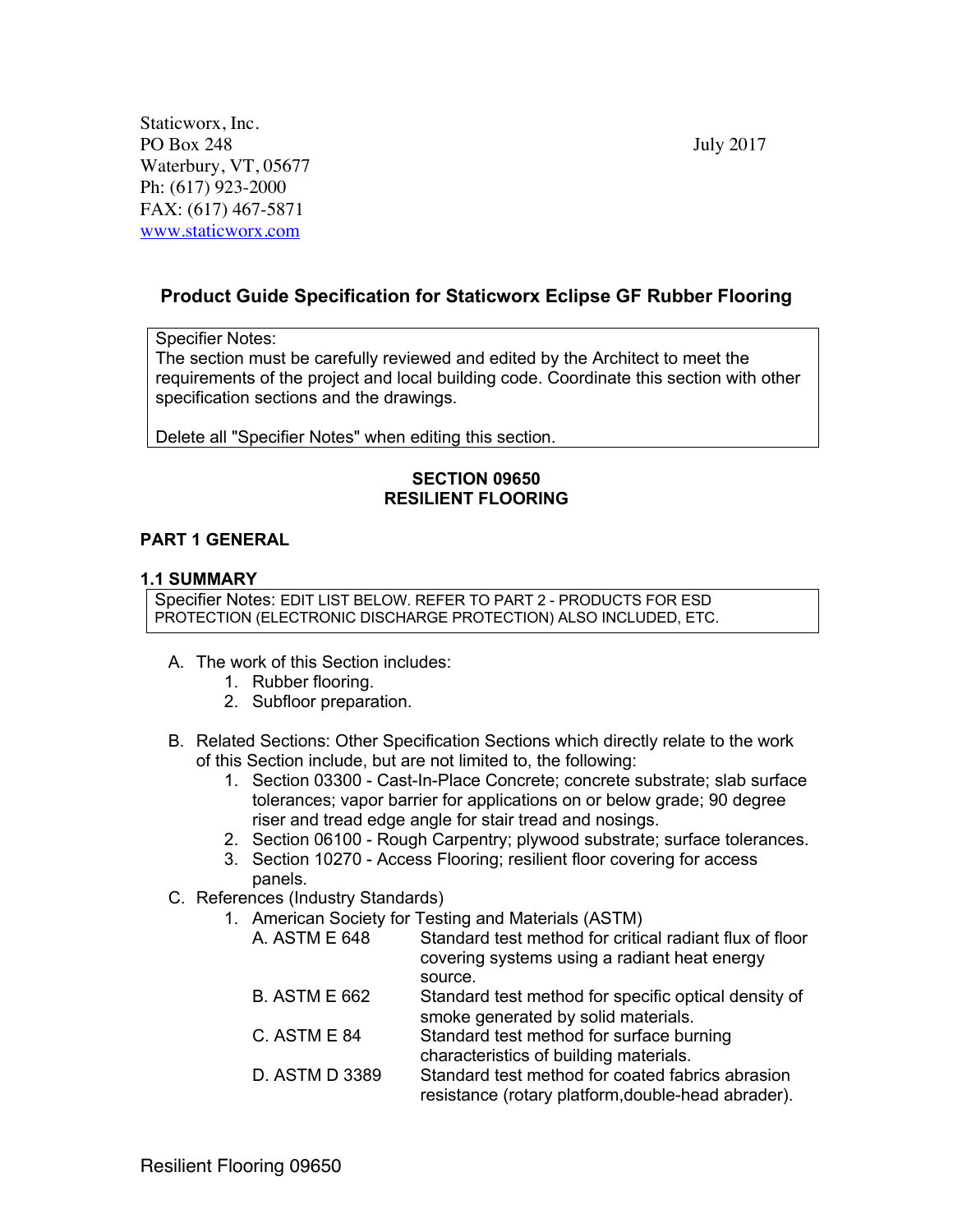| E. ASTM D 2047        | Standard test method for static coefficient of friction<br>of polish-coated floor surfaces as measured by the<br>James Machine. |
|-----------------------|---------------------------------------------------------------------------------------------------------------------------------|
| <b>F. ASTM F 1344</b> | Standard specification for rubber floor tile.                                                                                   |
| G. ASTM 1860          | Standard specification for rubber sheet floor<br>covering with backing.                                                         |
| <b>H. ASTM 1859</b>   | Standard specification for rubber sheet floor<br>covering without backing.                                                      |
| I. ASTM F 2169        | Standard specification for resilient stair treads.                                                                              |
| <b>J. ASTM F 1861</b> | Standard specification for resilient wall base.                                                                                 |
| <b>K. ASTM F 710</b>  | Standard practice for preparing concrete floors to<br>receive resilient flooring.                                               |
| L. ASTM F 150         | Standard test method for electrical resistance of<br>conductive and static dissipative resilient flooring.                      |
| M. ASTM F 2170        | Standard test method for determining relative<br>humidity in concrete floor slabs using in situ probes.                         |
| N. ASTM F 1869        | Standard test method for measuring moisture vapor<br>emission rate of concrete subfloor using anhydrous<br>calcium chloride.    |
| O. FTM 4046 101       | Static decay.                                                                                                                   |
| P. ESD STM 97.2       | Floor materials and footwear voltage measurement<br>in combination with a person.                                               |
| Q. ESD S7.1-2005      | Resistive characterization of flooring materials.                                                                               |
| R. ESD STM 97.1       | Floor materials and footwear resistance in<br>combination with a person.                                                        |

- 2. National Fire Protection Association (NFPA)
	- A. NFPA 253 Test method for critical radiant flux of floor covering systems using a radiant energy source.
	- B. NFPA 258 Test method for specific density of smoke generated by solid materials.

### **1.02 SUBMITTALS**

- A. Product Data: Submit manufacturer's product data, installation instructions, and maintenance recommendations for each material proposed for use.
- B. Samples: Submit two 6 by 6 inch (15 by 15 cm) verification samples of each type of product specified in color selected for use.
- C. MSDS (Material Safety Data Sheets) are available for adhesives.

# **1.03 QUALITY ASSURANCE**

- A. Manufacturer: Provide resilient flooring manufactured by a firm with a minimum of 10 years experience with resilient flooring of types equivalent to those specified. Manufacturers proposed for use, which are not named in this Section, shall submit evidence of ability to meet performance requirements specified not less than 10 days prior to bid date.
	- 1. Color Matching: Provide resilient flooring products, including wall base and accessories, from one manufacturer to ensure color matching.
	- 2. Manufacturer capable of providing field service representation.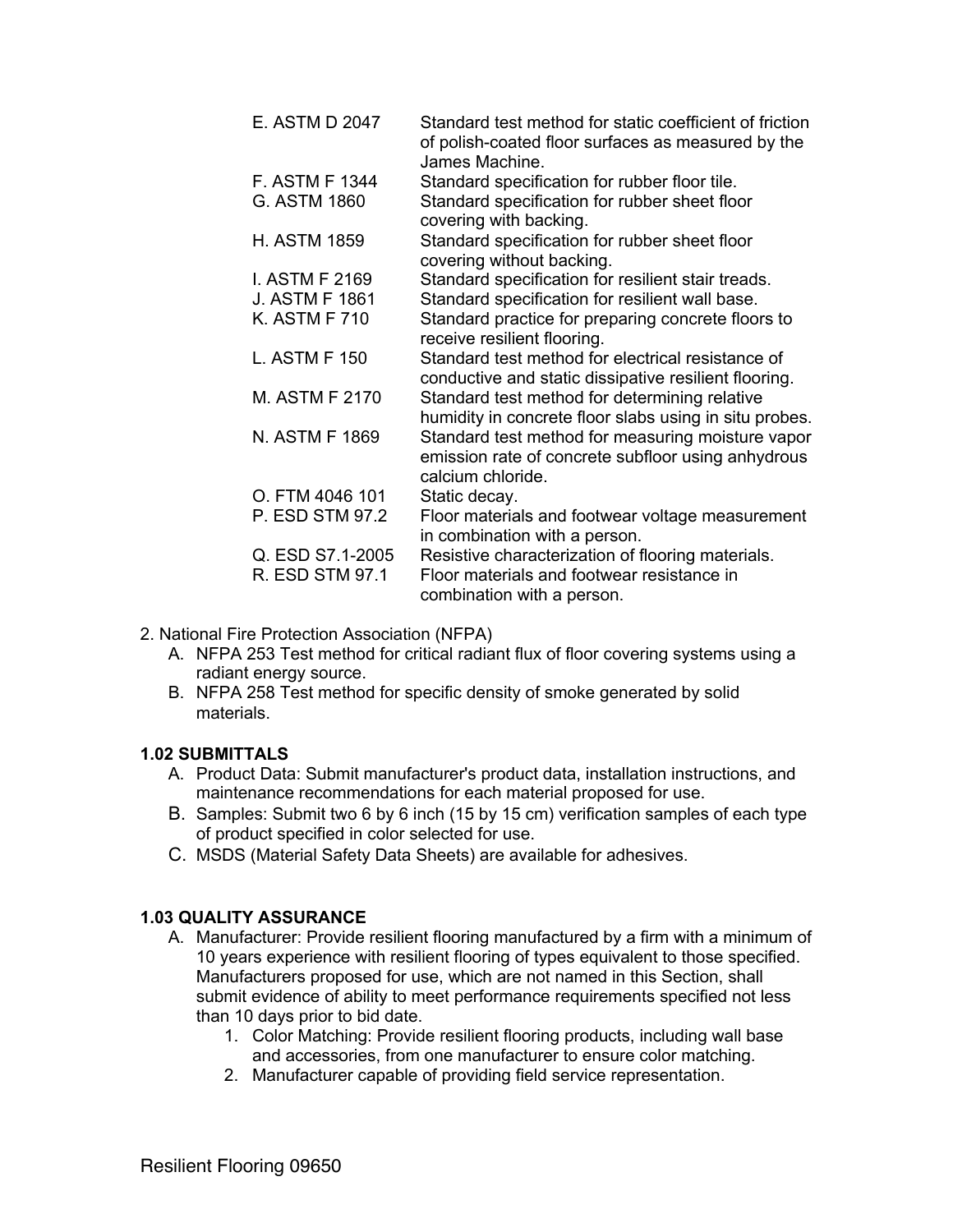B. Installers Qualifications: Installer experienced (minimum of 3 years) to perform work of this section who has specialized in the installation of work similar to that required for this project and who is acceptable to the product manufacturer. List of flooring contractors is available on request, call 1-617-923-2000.

# **1.04 DELIVERY, STORAGE, AND HANDLING**

- A. Deliver materials in labeled packages. Store and handle in strict compliance with manufacturer's recommendations. Protect from damage due to weather, excessive temperatures, and construction operations.
- B. Deliver materials sufficiently in advance of installation to condition materials to room temperature prior to installation.

### **1.05 PROJECT CONDITIONS**

Maintain a temperature of 68 degrees F (20 degrees C) plus or minus 5 degrees F (3 degrees C) in spaces to receive resilient flooring. Specified temperature shall be maintained at least 48 hours before, during, and 48 hours after installation.

### **1.06 WARRANTY**

A. Provide manufacturer's standard one-year warranty against defects in manufacturing and workmanship of resilient flooring products. Provide manufacturer's standard limited wear warranty/conductivity warranty as specified under each product as applicable.

### **1.07 EXTRA MATERIALS**

A. Furnish full size units equal to 2 percent of quantity of resilient flooring installed as extra materials. Properly label and package extra materials. Deliver to Owner's designated storage area.

# **PART 2 – PRODUCTS**

### **2.01 ACCEPTABLE MANUFACTURER**

A. Provide resilient flooring by **Staticworx, Inc. – Staticworx EC Rubber Tile Flooring**, PO Box 248, Waterbury, VT 05677, Phone: (617) 923-2000, FAX: (617) 467-5871.

### **2.02 RESILIENT FLOORING**

NTS: SELECT 2.02C ESD TILE FOR ELECTRONIC MANUFACTURING WHERE HEAVY ROLLING LOADS ARE USED

- B. Rubber Tile for ESD Protection Control: Extra Heavy Traffic
	- 1. Product Name: **Staticworx Eclipse GF Rubber**, compliant with ANSI/ESD S20.20-2014, smooth surface, vulcanized two layer construction, 2.0 mm overall thickness, 4 feet by 38.75 feet roll size.
	- 2. Material: Rubber with abundant natural fillers and environmentally compatible color pigments. Rubber content approximately 31%.
	- 3. Back of roll: Flat back, double sanded with integrally applied adhesive
	- 4. Limited Wear Warranty/Conductivity Warranty: 10 year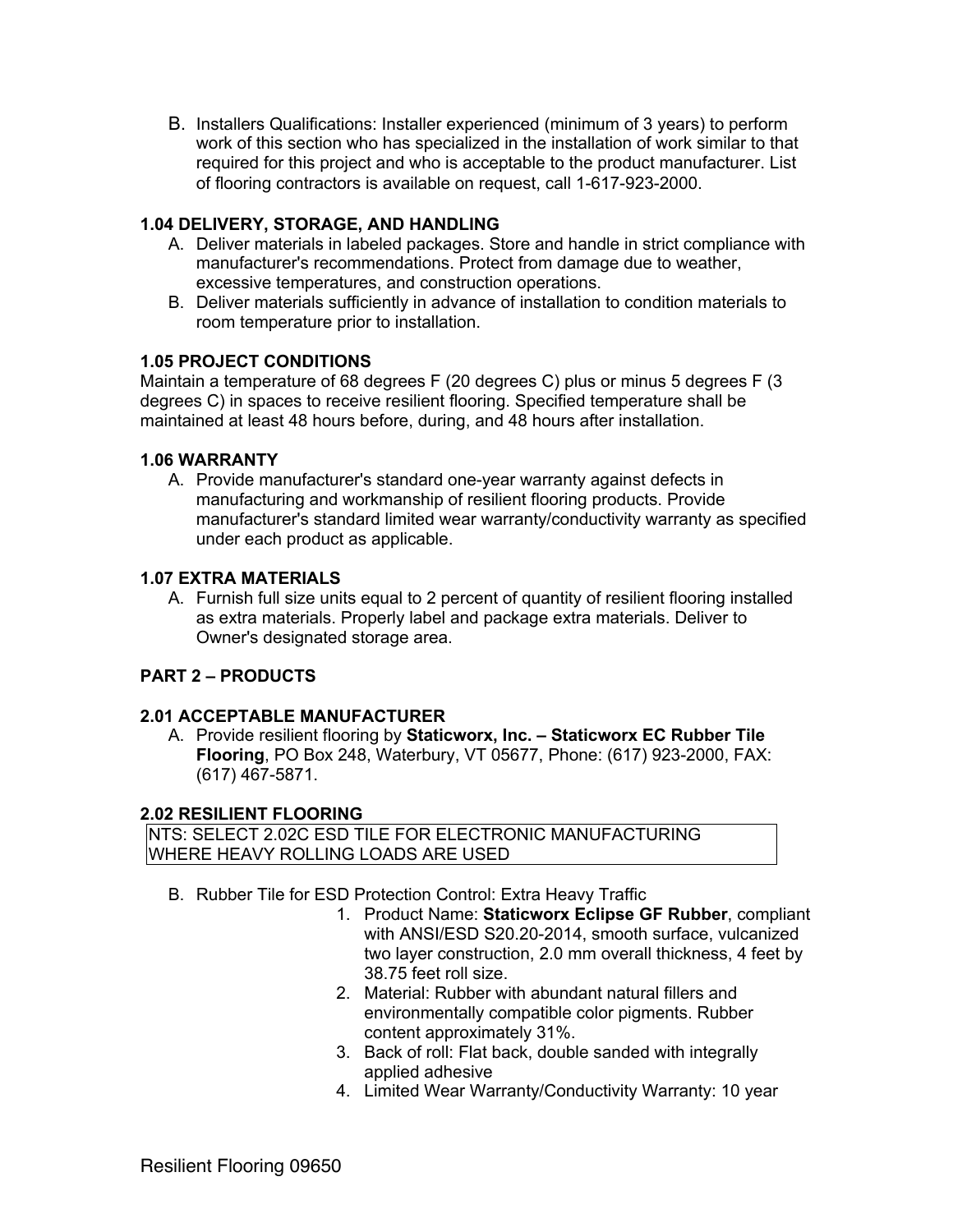wear; Lifetime conductivity.

- 5. Standard: ASTM F 1344, for through-mottled tiles as applicable.
- 6. Abrasion Resistance: Taber abrasion test, ASTM D 3389, H-18 wheel, 500 gram load, 1000 cycles, gram weight loss not greater .50.
- 7. Hardness ASTM D 2240, Shore A, greater than 81.
- 8. Slip Resistance: Static coefficient of friction (James Test): ASTM D 2047, equal to or greater than 0.6, ADA guidelines compliance.
- 9. Asbestos-Free: Products shall contain no asbestos.
- 10. Flammability: ASTM E 648; NFPA 253; NBSIR 75 950 result to be not less than 0.45 watts per square centimeter, Class 1.
- 11. Smoke Density: ASTM E 662, NFPA 258, NBS smoke density, less than 450.
- 12. Burn Resistance: Cigarette and solder burn resistance.
- 13. Halogen-Free: Products shall contain no halogens.
- 14. PVC-Free: Products shall contain no poly-vinyl-chloride.
- 15. Conductivity: 1.0 X 10e6 resistance to ground when tested according to ASTM F 150/ESD.S7.1-2005 under >30% relative humidity at room temperature.
- 16. Decay Time: <.025 seconds when tested according to FTM 4046 101.
- 17. Static Generation: <20 volts when tested according to ESD STM 97.2.
- 18. System resistance: < 35 X 10E6 ohms when tested according to ANSI/ESD S97.1-12006. Floor Materials and Footwear Resistance in Combination with a Person. Meets recommended range of ANSI/ESD S20.20-2007
- 19. Color: As selected

#### C. Rubber Tile for Access Floor Panels: ACCESS FLOOR PANELS NTS: SELECT 2.02C FOR TILE FOR ACCESS FLOOR PANELS

- 1. Product Name: **Staticworx GF Rubber,** smooth surface, vulcanized two layer construction, compliant with ANSI/ESD S20.20-2014, 4 feet by 38.75 feet, characteristics as specified under D.
- 2. Color: As selected.

# **PART 3 – EXECUTION**

### **3.01 EXAMINATION**

- A. Verify that spaces to receive resilient flooring are suitable for installation. Do not proceed with work until unsatisfactory conditions are corrected. Comply with manufacturer's recommendations including the following:
	- 1. Substrates shall be dry and clean.
	- 2. Substrates shall be free of depressions, raised areas, or other defects which would telegraph through installed flooring.
	- 3. Temperature of resilient flooring and substrate shall be within specified tolerances.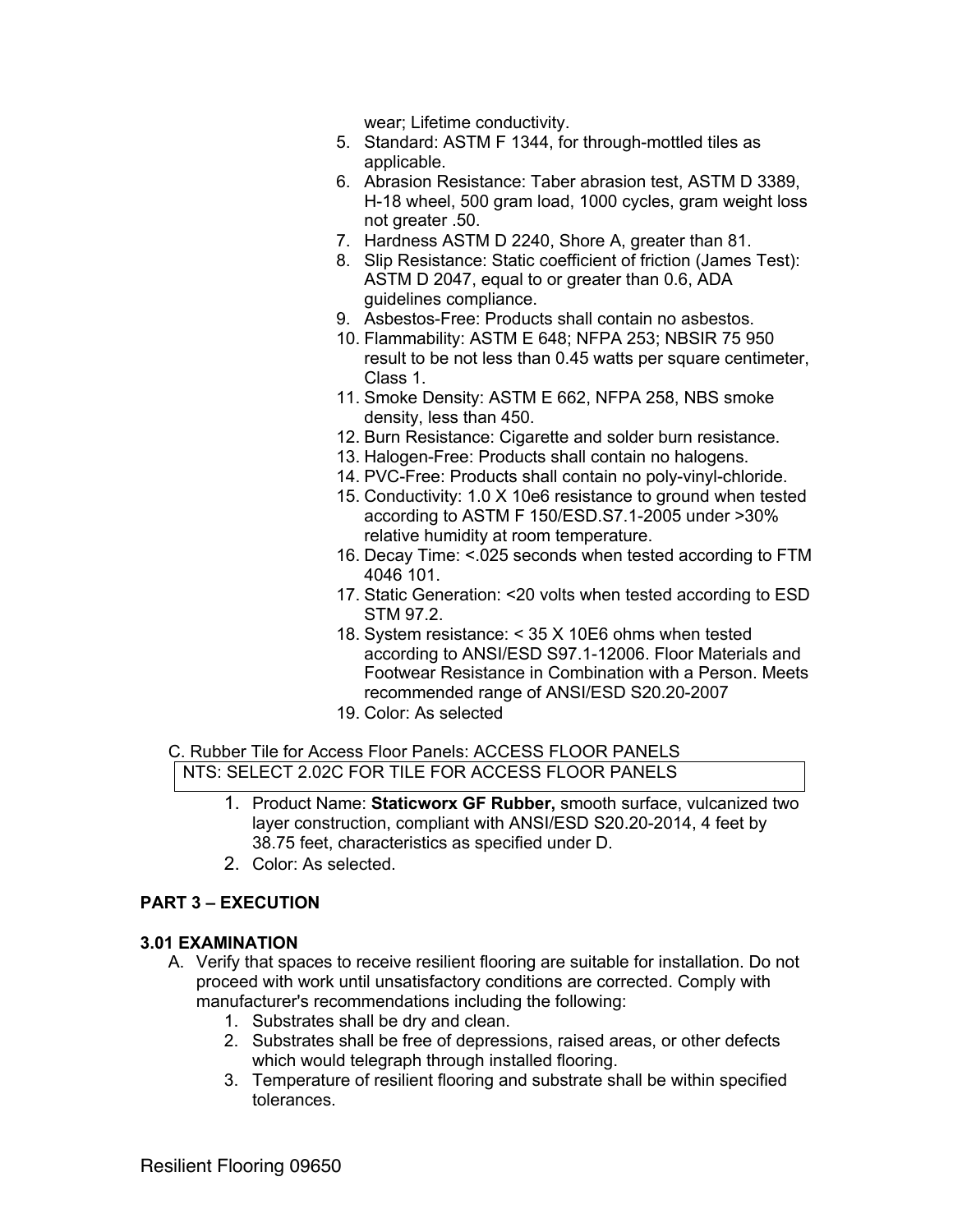- 4. Moisture condition and adhesive bond tests shall be performed as specified.
- B. For applications on concrete, verify curing, hardening, or breaking compounds have not been used. If there are any, do not proceed until compounds have been removed as specified.
- C. For applications on concrete slab on grade or below grade, verify that hydrostatic pressure is not present. If hydrostatic pressure exists, do not proceed with work unless written acceptance of such conditions is received and submitted.
- D. Perform bond test in each major area, minimum 1 per 1,000 square feet, prior to installation. Examine after 72 hours to determine whether bond is solid and no moisture is present. Do not proceed with work until results of bond test are acceptable.
- E. Attach one copper ground connection as follows: minimum one copper ground strip per 1000 square feet.

# **3.02 PREPARATION**

- A. Comply with ASTM F 710 and manufacturer's recommendations for surface preparation. Remove substances incompatible with resilient flooring adhesive by method acceptable to manufacturer.
	- a. Concrete floors with steel troweled (slick) finish shall be properly roughened up (sanded) to ensure suitable adhesion.
	- b. Concrete floors with curing, hardening, and breaking compounds shall be abraded with mechanical methods only to remove compounds. Use blastrac or similar equipment.
- B. Fill voids, cracks, and depressions with trowel-applied leveling compounds acceptable to manufacturer. Remove projections and repair other defects to tolerances acceptable to manufacturer.
- C. Vacuum subfloors immediately prior to installation to remove loose particles.

# **3.03 INSTALLATION**

- A. Install resilient flooring in accordance with manufacturer's printed installation instructions. Comply with the following:
	- 1. Layout resilient flooring to provide equal size at perimeter. Adjust layout as necessary to eliminate resilient flooring which is cut to less than half full width.
	- 2. Lay resilient flooring with arrows in the same direction.
	- 3. Install resilient flooring without cracks or voids at seams. Lay seams together without stress. Remove excess adhesive immediately.
	- 4. Scribe resilient flooring neatly at perimeter and obstructions.
	- 5. Extend resilient flooring into reveals, closets, and similar openings.
	- 6. Install reducer strips at exposed edges.
	- 7. Do not mix manufacturing batches of a color within the same area.
	- 8. Do not install resilient flooring over building expansion joints.
	- 9. Do not install defective or damaged resilient flooring.

# **3.04 CLEANING AND PROTECTION**

- A. Touch-up and repair minor damage to eliminate all evidence of repair. Remove and replace work which cannot be satisfactorily repaired.
- B. Clean surfaces no sooner than 72 hours after installation. Clean surfaces using non-abrasive materials and methods recommended by manufacturer. Remove and replace work that cannot be successfully cleaned.